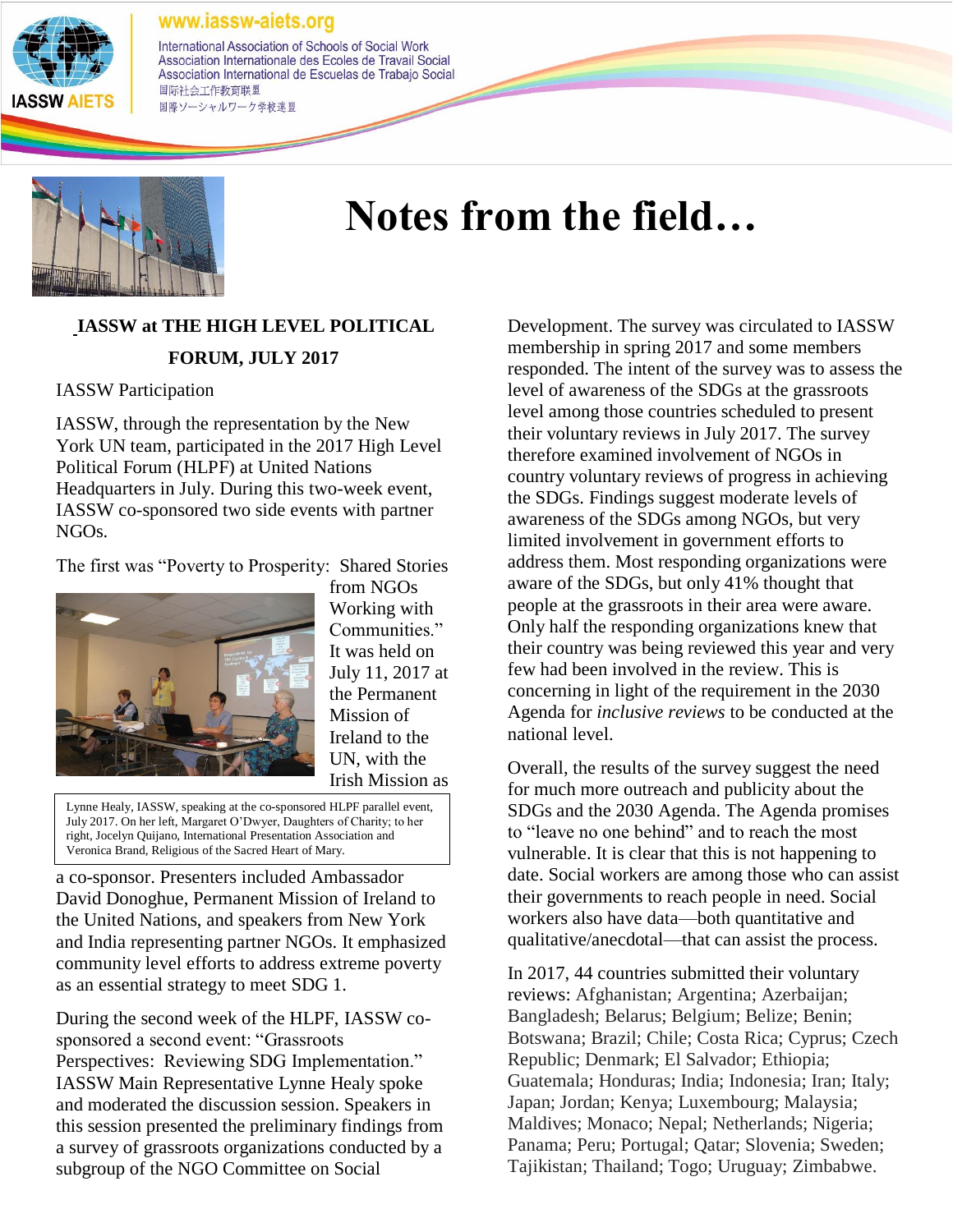

International Association of Schools of Social Work Association Internationale des Ecoles de Travail Social Association International de Escuelas de Trabajo Social 国际社会工作教育联盟 国際ソーシャルワーク学校連盟

To access these reports, go to: <https://sustainabledevelopment.un.org/vnrs/>

This site will also tell you which 48 countries will be reviewed in 2018. Check the list to find your country. If your country will be reviewed in 2018, we encourage you to investigate how to get involved.



Grassroots organizations.

## **The Forum:**

The High Level Political Forum (HLPF) is an annual intergovernmental meeting organized by ECOSOC (the Economic and Social Council). The focus now is on the 2030 Agenda and progress toward the Sustainable Development Goals. This year's meeting highlighted specific SDGs: #1 (poverty); #2 (hunger); #3 (health); #5 (gender equality); 9 (Industry), 14 (oceans), and 17 (partnerships and implementation). The topics were explored through several plenary panels, statements by governments, and side events—workshops organized by governments, UN agencies, and NGOs. In the second week, the voluntary reviews of 44 countries were presented and discussed.

In 2018, the session will focus on the goals related to environment, including access to water and improved human settlements.

All information about the SDGs is available at the portal: [https://sustainabledevelopment.un.org](https://sustainabledevelopment.un.org/)

## **IASSW Welcomes New Interns to the UN**

Greetings, My name is Justice Konowe, one of two IASSW interns at United Nations headquarters for 2017-2018. I am an Advanced Standing student in the University of Connecticut MSW program with a concentration in Community Organizing and a focus on International Studies. I will be interning with the IASSW as a part of the UN team. My past experiences include working in the area of refugee resettlement as well as working with nonprofit agencies to provide services for those living with HIV/AIDS. Throughout the year I plan to be involved with the NGO committees such as the Working Group on Girls, the Committee for Migration, and the Committee on Social



Development. I look forward to a great year and keeping the IASSW up to date on the work being done at the UN!

Left: Katherine "Shrevie" Shepherd; Right: Justice Konowe

My name is Katherine Shepherd (Shrevie) and I am one of this year's IASSW interns at the United Nations. I am in the process of getting my MSW concentrating on International Social Work and Community Organization from the University of Connecticut. I am very excited to participate on the committees working on the status of women, working group on girls, migration, social development and mental health. As part of the Social Development Committee, I am helping the Grassroots Sub Committee interpret the data collected in the survey on SDG implementation, completed last spring. We will also be helping to organize Social Work Day at the UN this spring. I am looking forward to learning more about NGO advocacy work within the UN and how to promote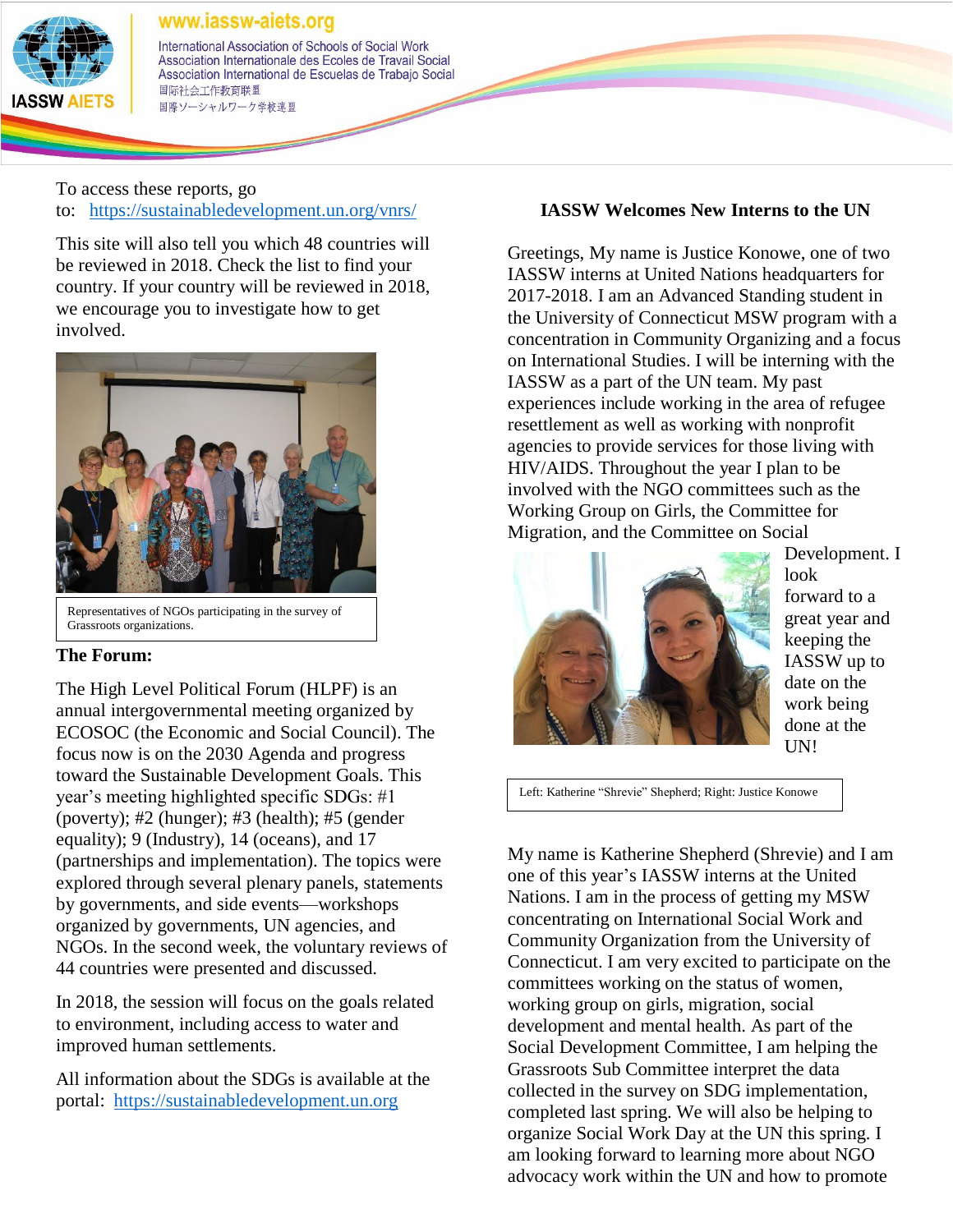

International Association of Schools of Social Work Association Internationale des Ecoles de Travail Social Association International de Escuelas de Trabajo Social 国际社会工作教育联盟 国際ソーシャルワーク学校連盟

the goals outlined by the Sustainable Development Goals. I hope this experience will help guide me in my future community organizing work internationally. I spent ten years living in Nigeria and Botswana working on small community projects, with a focus on HIV/AIDS, which I hope to continue after my graduation from UCONN.

## **International Day of the Girl**



On October  $11<sup>th</sup>$ , 2017, the UN celebrated the International Day of the Girl with several events focusing on the rights of the girl child. Here are a few highlights from the day.

**Girls Breaking Barriers**- CSW Statement

The IASSW has officially signed on to the Working Group on Girls' (WGG) statement to the Commission on the Status of Women. The statement is titled "Girls Breaking Barriers" and highlights the barriers rural girls face, such as access to education, safety, and health supports. The document points out that these barriers have long term impacts for women and communities and states that gender equality and women's empowerment must begin with girls' rights. Girls must be included in decision making in all levels, including family, community, and policies. By doing so, we will see exponential benefits to society.

WGG's statement calls on the UN and all member states to take action with a number of recommendations. WGG recommends the commitment to a human rights- based approach to girls, the investment in girls' education while ensuring safe passage and adequate facilities. They call on member states to implement social protections schemes that will ensure girls and women have equal rights to economic resources and services, as well as ensure the health of rural girls.

Additionally, the WGG recommends combating stereotypes regarding rural girls and eliminating abuse, trafficking, and all forms of violence, including harmful traditional practices, against rural girls.

This statement will be reviewed during the sixtysecond session of the [Commission on the Status of](http://www.unwomen.org/en/csw)  [Women](http://www.unwomen.org/en/csw) which will take place at the United Nations Headquarters in New York from 12 to 23 March 2018. For more information, please visit <http://www.unwomen.org/en/csw>

## **SafetiPin**- Technology for Safer Cities



During the International Day of the Girl, UNICEF hosted an event that highlighted work being done around the world to advocate for and improve girls' rights. Kathryn Travers, who gave one of the of the many

inspiring presentations of the event, is the Acting Executive Director of Women In Cities International (WICI). She described her work with Canadian youth to improve safety in cities and introduced a new innovative technology that is working to create a safer experience for women when walking alone through cities all over the world.

SafetiPin is a new App that allows users to perform safety audits of an area based on their own experience and feelings. The safety is measured using 9 parameters that contribute to the perception of safety such as lighting, access to public transportation, and security. The data collected is then utilized to improve the safety of cities by presenting information to government officials and non-government organizations.

The app also has features to increase the safety of the user. One allows the user to view the safety ratings others have provided to determine if they are in a safe area. There is also a tracking setting that allows the user to ask friends to track their movement through an area using GPS as well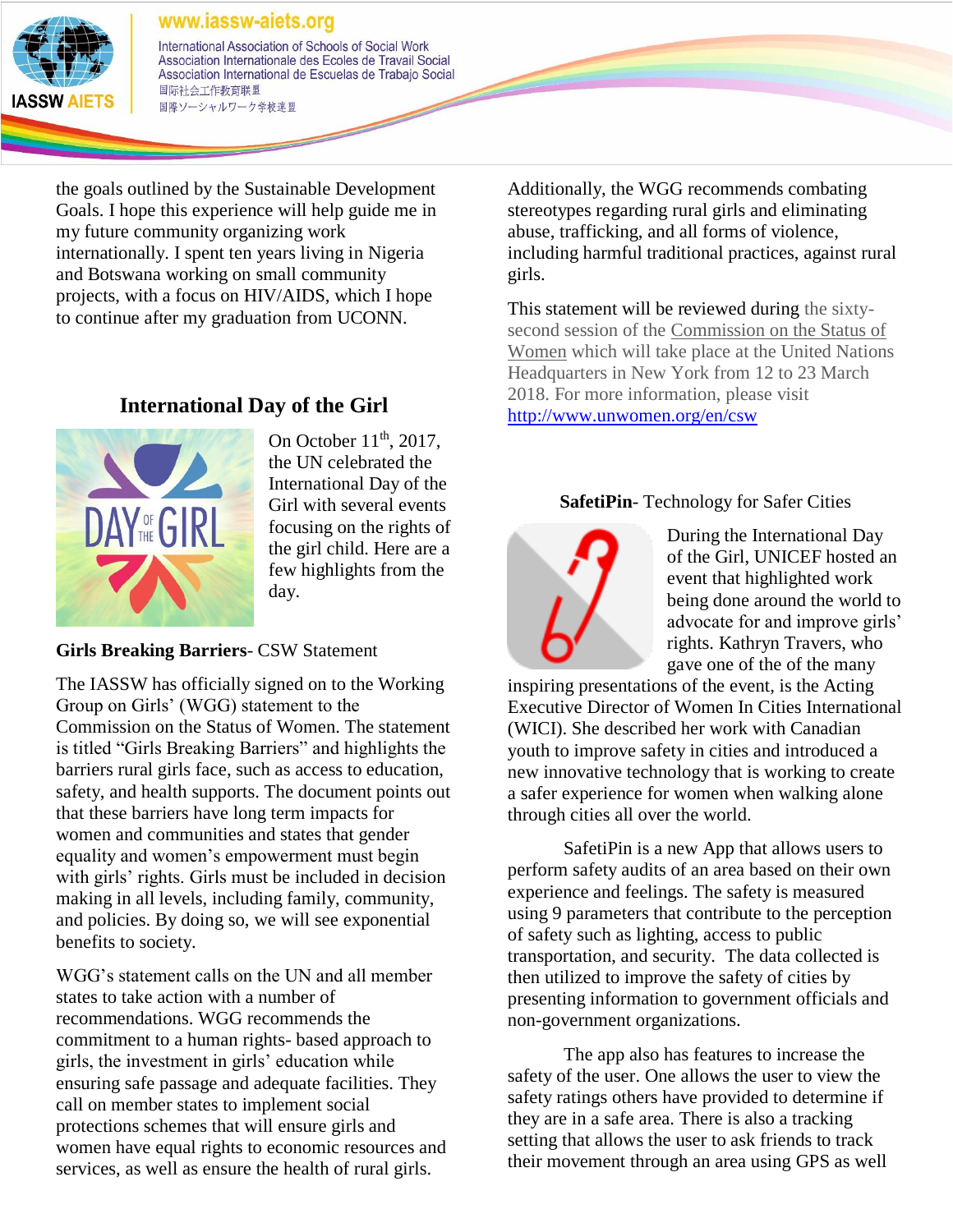

International Association of Schools of Social Work Association Internationale des Ecoles de Travail Social Association International de Escuelas de Trabajo Social 国际社会工作教育联盟 国際ソーシャルワーク学校連盟

as listings to nearby emergency services and resources.

IASSW UN Intern Representative, Justice Konowe, downloaded the App to test it out. She was able to perform a safety audit of her area in the US, but had limited access to information collected by others nearby. Currently, most of the data has been collected from cities in India, Kenya, Philippines, Colombia, and Indonesia. Hopefully, as more people around the world utilize the app, there will be information available in more countries, and as more data is collected there will be an increase in the safety of cities.

For more information on the SafetiPin app and to download it please visit<http://safetipin.com/>

#### **International Day of the Girl: Migration Side Event**

On October 11, for International Day of the Girl, the Loretto Group and Sisters of the Sacred Heart co-hosted a side event on the importance of education for girls. Three young, female panelists spoke of the barriers they faced in attending school and how valuable their education has been in shaping their lives. The two African stories are particularly poignant and remind all of us social workers of the importance of the work we are doing. One girl grew up as a Mozambican immigrant into South Africa who was placed in a "homeland" that left immigrants in abject poverty. Her parents died of AIDS and as an orphan she was taken in by the Sisters of Sacred Heart who paid her school fees. She was chosen to attend Oprah Winfrey's Leadership Academy and now attends Oberlin College in the US. She emphasized that she is a rare example of a girl from her background who has the opportunity to get a good education. The woman from Uganda told a horrific story of being orphaned at an early age, poisoned by a caretaker and eventually abandoned by her uncle. In her teens, she earned her school fees by selling bootleg gin across the border in Kenya. After a horrifying road accident, she was also taken in by the Sisters who paid for her education. She stressed that it is her education that gave her hope and resilience in her



Panel participants of the "Hope and Resilience" event listed from left to right: Betty Ogiel (Uganda), Thobeka Mnisi (South Africa), and Audrey Meloche (Canada) Photo Credit: Beth Blissman of the Loretto Group at the UN

life. She has started a foundation in Uganda which helps to educate young girls. Lastly, a 17 year old from Canada discussed how even in her progressive country, women face barriers to

pursuing science, engineering and math in school and work because this has traditionally been seen as a male subject. All three panelists emphasized the need to educate girls in order to achieve goals 4 and 5 of the Sustainable Development Goals

# **Other Notes from the Field**

#### **Migration Committee**

The monthly meeting of the NGO Committee on Migration was held on October 12, 2017. The meeting was very well attended with many different nationalities and organizations represented. The UN is going to be making a compact on the migration issue in September 2018 and many NGOs are very interested in getting statements and concept papers included in the discussions leading up to the meeting in the fall. The leaders (called the executive) of the migration committee have already had meetings with seventeen government missions who are interested in this topic and getting feedback from civil society on this problem. The committee members felt that this was very positive development.

The theme for the larger meeting was Children on the Move: Voices, Vulnerability and Solutions. This meeting was organized by the subcommittee on Child Migrants and Refugees. We heard quotes from